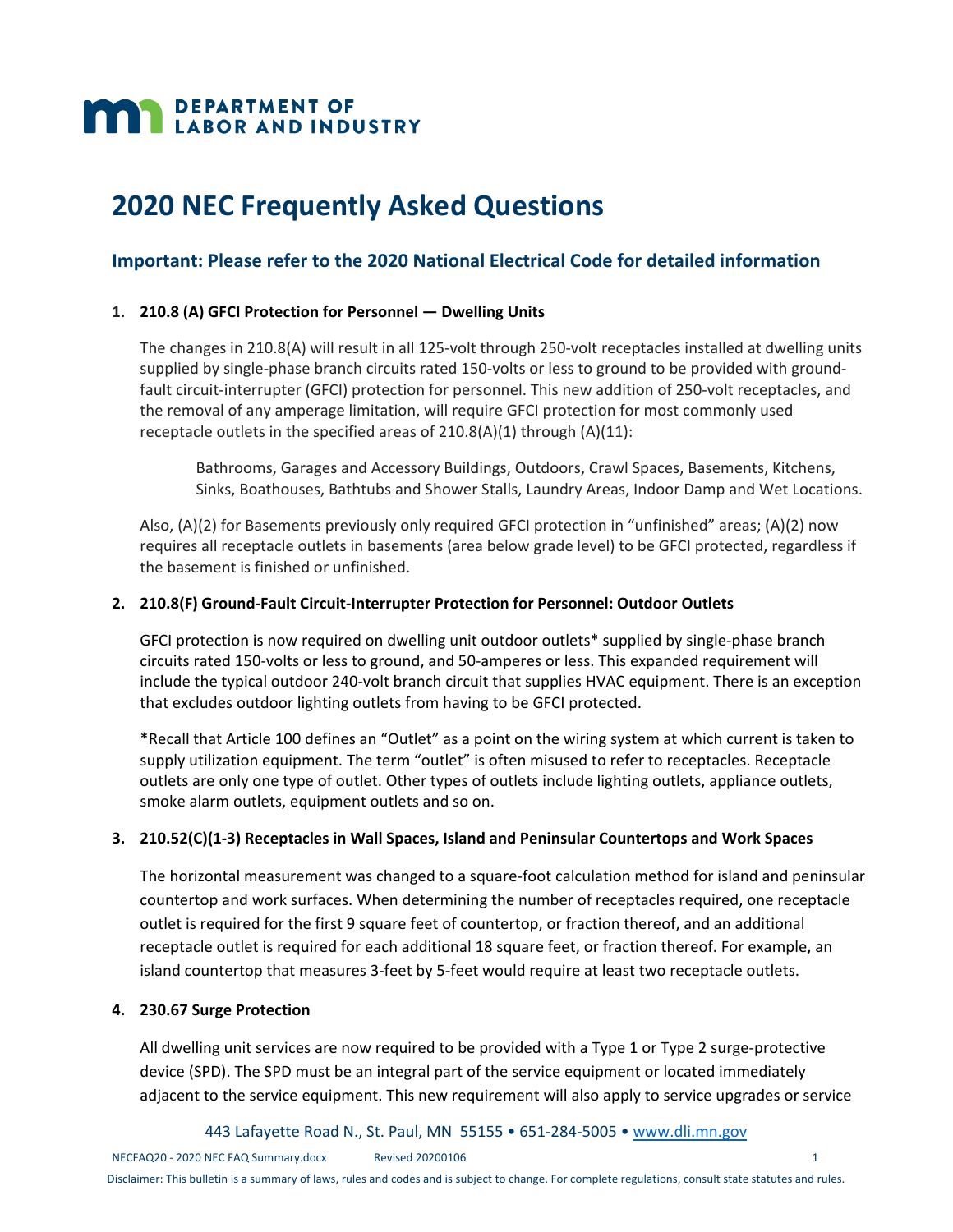replacements at dwelling units. This will be applicable to all dwelling units in one-family, two-family and multifamily dwellings.

### **5. 230.85 Emergency Disconnects**

In order to provide first responders with a safe method of disconnecting power from a structure, one‐ family and two-family dwellings will be required to have an emergency disconnect installed outdoors at a readily accessible location. The emergency disconnect must be rated for the available fault current. Equipment labels and marking must comply with NEC 110.21. The NEC does not prohibit locking the disconnect in the "On" position. There are three options for the emergency disconnect:

- 1) A service disconnect switch or circuit breaker Labeled *Emergency Disconnect, Service Disconnect*
- 2) Certain approved meter disconnects Labeled *Emergency Disconnect, Meter Disconnect, Not Service Equipment*
- 3) Other listed disconnect switches or circuit breakers that are suitable for use as service equipment

#### Labeled *Emergency Disconnect, Not Service Equipment*

Note: Under certain conditions the Exception to NEC 250.121 allows the equipment grounding conductor (EGC) to also be used as the grounding electrode conductor (GEC). Where the EGC/GEC enters the panelboard, the equipment grounding conductor sized to NEC 250.122 must contain an irreversible crimp where attached to the larger GEC and it must be extended to the equipment grounding bar. The GEC must then be routed outside the panelboard and extended to the GEC system.

#### **6. Article 310 Arrangements/Tables**

The ampacity tables in Article 310 have been revised and will simply be titled as Table 310.16 through Table 310.21. As an example, Former Table 310.15(B)(16) will revert to its original numbering and simply be known as Table 310.16. Also, the table ampacities for medium voltage conductors were removed and relocated to the new Article 311 – Medium Voltage Conductors and Cables.

#### **7. 406.9(C) Receptacles in Damp or Wet Locations, Bathtub and Shower Space**

Receptacles are now prohibited from being installed within an area measured 3‐feet horizontally and 8‐ feet vertically from the top of the bathtub rim or shower stall threshold which includes the space directly over the tub or shower stall. In bathrooms with dimensions less than the required area, the receptacle(s) are permitted to be installed opposite the bathtub rim or shower stall threshold on the farthest wall within the room.

# **8. 547.5(G) Wiring Methods. (***Agricultural Buildings***), GFCI Protection for Receptacles**

The requirements for ground‐fault circuit‐interrupter (GFCI) protection have been revised and clarified. The 2020 NEC is now very clear that GFCI protection is only required for 125‐volt, 15‐ and 20‐ampere receptacles in areas having an equipotential plane, in outdoor locations, in damp or wet locations, or in dirt confinement areas for livestock. The requirements for GFCI protection for receptacles of higher voltage and amperage classifications are not applicable for agricultural buildings. For example, GFCI